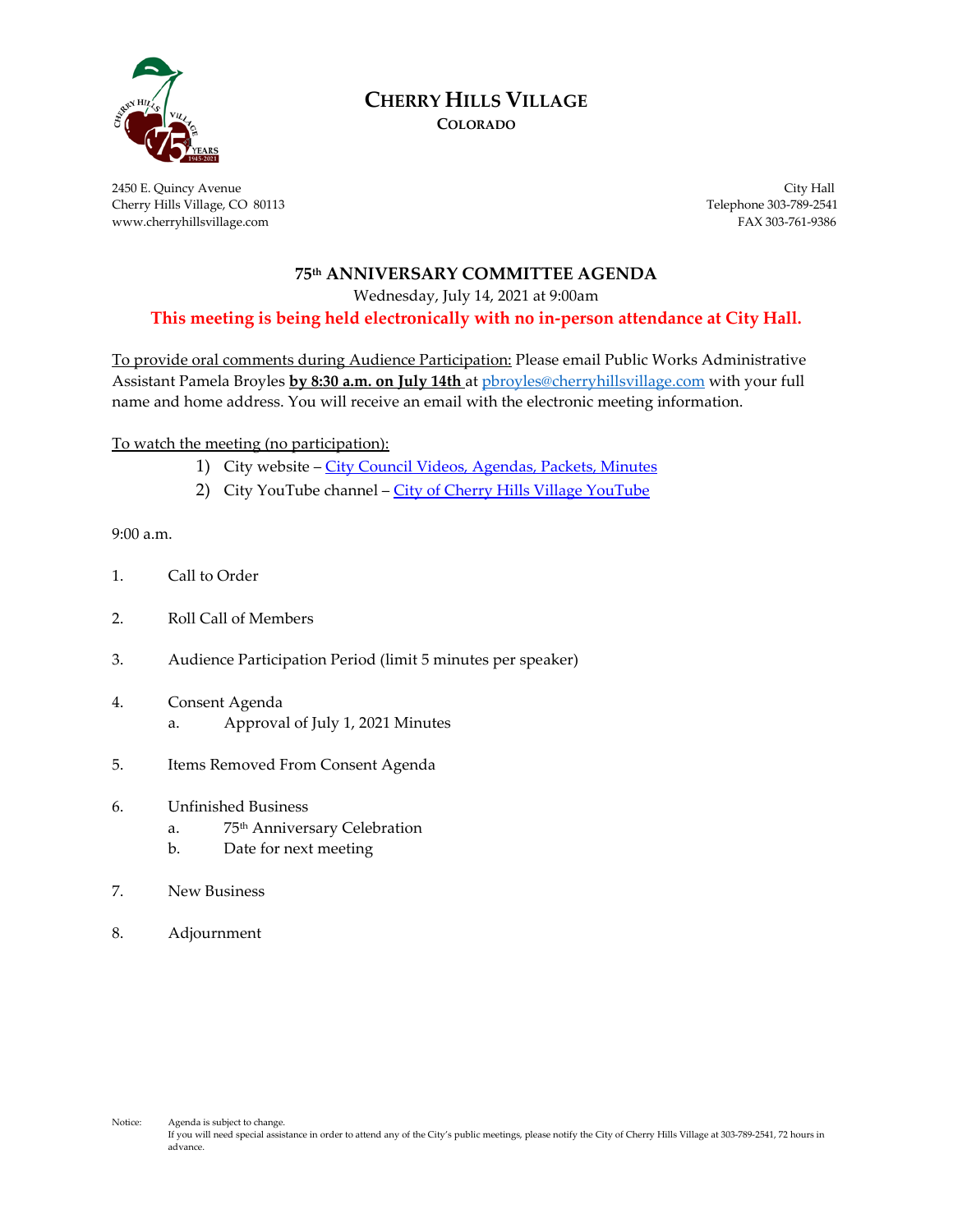

Minutes of the 75<sup>th</sup> Anniversary Committee City of Cherry Hills Village, Colorado Thursday, July 1, 2021 The meeting was held electronically

9:03 a.m.

# **ROLL CALL**

Co-Chair Thomas Barry, Committee Members: Doug Tisdale, Nancy Wyman, Michael Robb and Laura Christman were present. Also present were Director of Finance Jessica Sager, Parks and Recreation Coordinator Emily Black and Administrative Assistant Pamela Broyles

Absent: Co-Chair Dino Maniatis

## **AUDIENCE PARTICIPATION PERIOD**

Kathy Fessler Cherry Hills Land Preserve

Ms. Fessler, Executive Director of the Cherry Hills Village Land Preserve, proposed that the Land Preserve would like to man a table at the event to sell the *High on Country*  books. She said the Land Preserve would also like to offer a Raptor presentation for children to participate in during the time capsule dedication ceremony.

The Committee liked Ms. Fessler's ideas and thanked the Cherry Hills Land Preserve for their involvement in the event. The Committee acknowledged that the *High on Country* book is an important part of the history of Cherry Hills Village and agreed on a 30-minute Raptor presentation. Ms. Fessler agreed that the Land Preserve will set up a table in the Park.

## **CONSENT AGENDA**

Committee Member Doug Tisdale moved to approve the June 11, 2021 minutes, seconded by Committee Member Nancy Wyman.

The motion passed unanimously.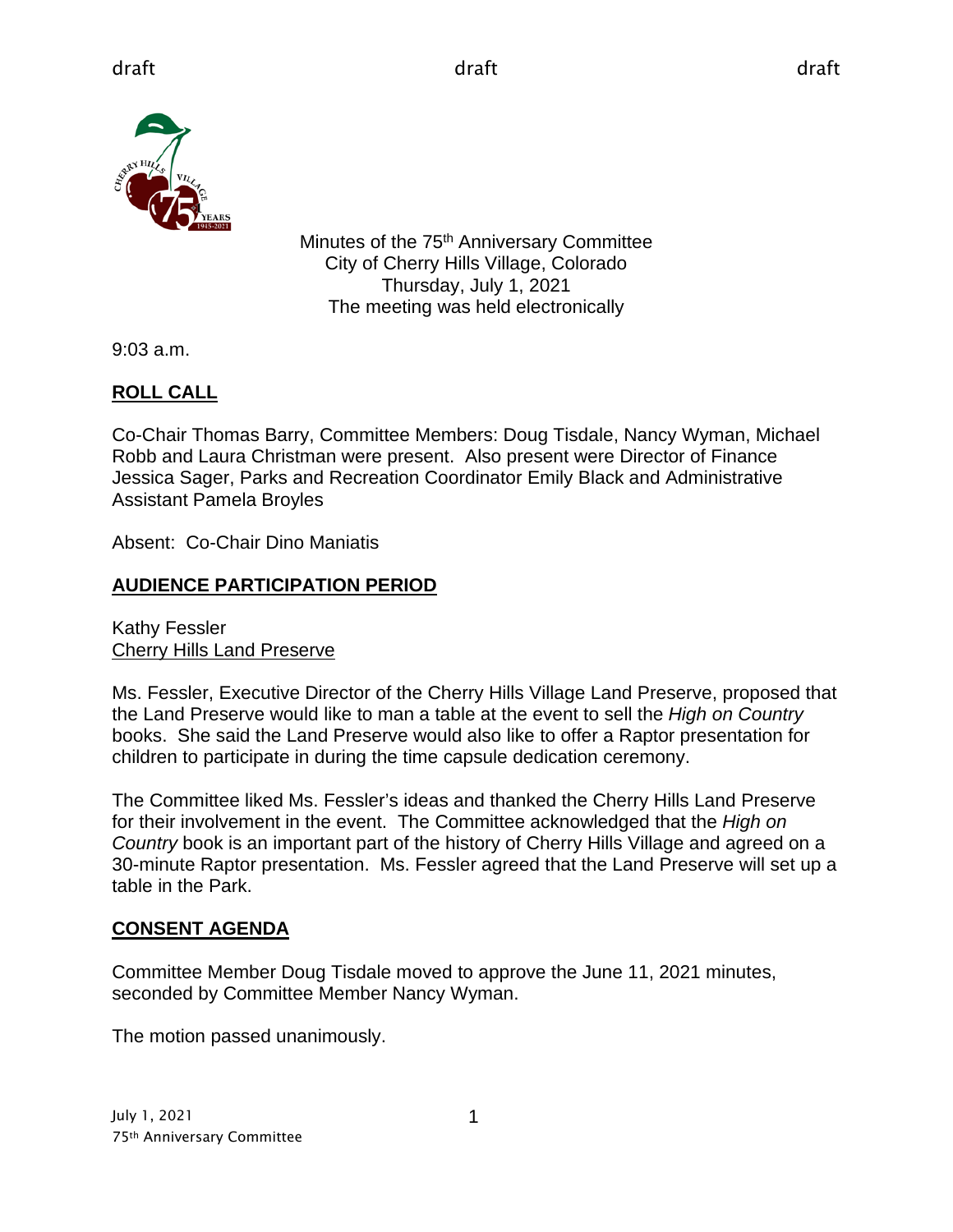## **UNFINISHED BUSINESS**

### a. 75<sup>th</sup> Anniversary Celebration

Committee Member Christman announced that the Arapahoe County Mounted Sheriff's Department would like to send a couple of deputies on horseback to the event.

Co-Chair Barry presented an outline of the event to establish an event action plan and delegate duties.

Committee Members discussed the following items:

### Promotional Materials

- Name tags
- Welcome event cards (Dino and Thomas will design)
- Poster on the City sign off of Quincy Avenue
- Social Media including Nextdoor, Facebook, Email blasts, City Website
- Coordinator Black will design an event invitation post

Director Sager confirmed that an RSVP form has been set up on the City's Website. She shared an example of the form with the Committee. She also confirmed that the Village Crier article for the event recommends that people RSVP and includes a link that directs people to that page.

Coordinator Black stated that she will include the link to RSVP on the event invitation post and she will also do a "Save the Date" that includes the link.

The Committee discussed putting a "Save the Date" article in The Villager Newspaper.

Committee Member Tisdale stated that an article needs to be sent to The Villager as a press release and it will be published for free.

Director Sager agreed to write the press release article for The Villager Newspaper.

Coordinator Black agreed to design a digital save-the-date postcard for social media.

The Committee agreed to send an invite to the following entities:

- Co-Chair Barry will talk with Kathy Fessler from the Land Preserve about sending an email through their data base to promote the event
- Committee Member Tisdale will contact St. Mary's Academy
- Committee Member Christman will contact Kent Denver and will also communicate with Frank Hutto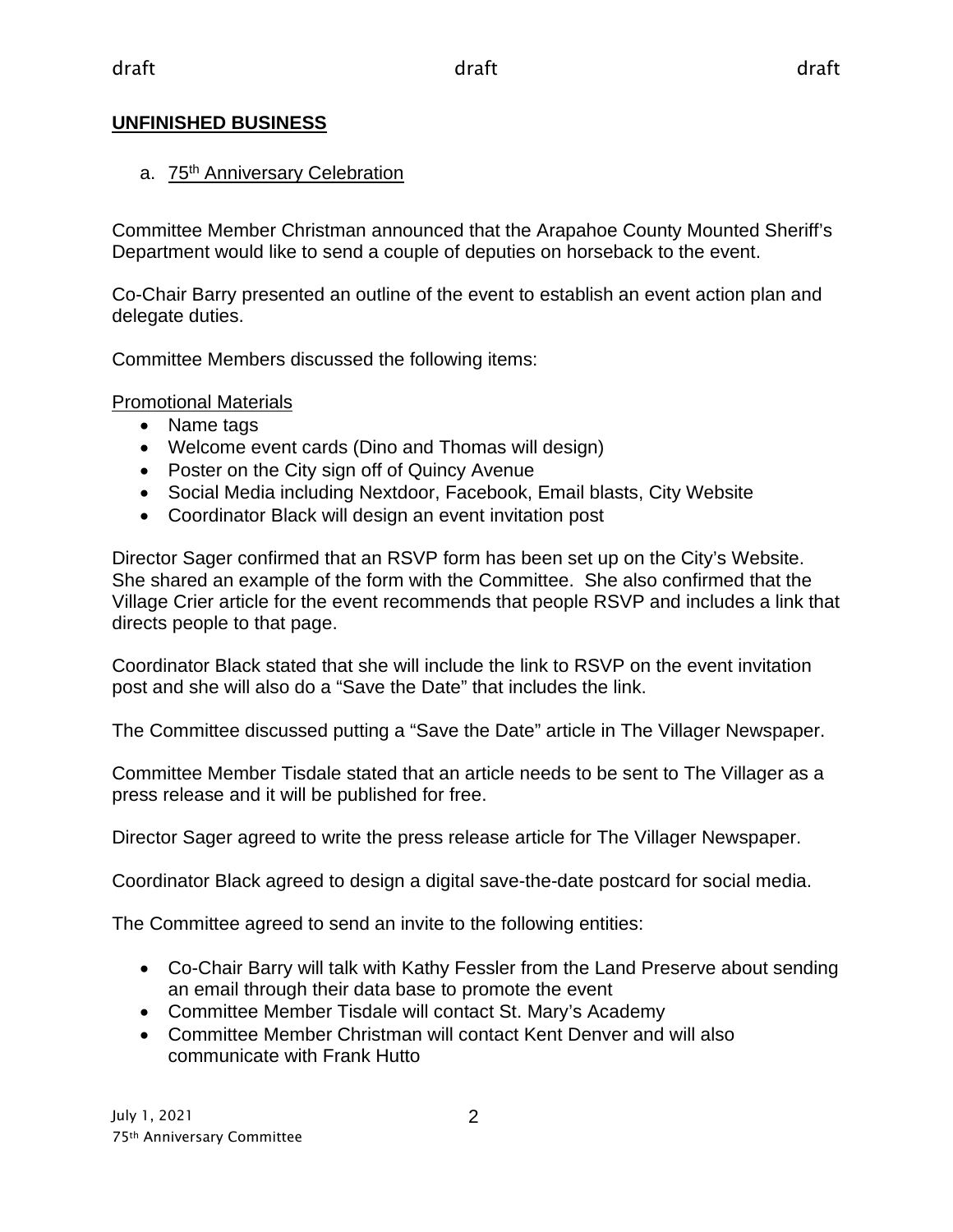- Committee Member Christman will contact Cherry Hills Village Elementary School about sending an invite through the PTA
- Invites will be sent to Churches in Cherry Hills Village
- Invites will be sent to private clubs including: Cherry Hills Country Club, Glenmoor Country Club, Village Club, Arapahoe Tennis Club, and the proprietors of Cherry Hills Village businesses

## Music and Entertainment

Coordinator Black shared that the Hutto family reached out to her after the John Meade Park Grand Opening event expressing an interest in hosting an event at the Alan Hutto Commons with food trucks, wine, and music. Ms. Black said she emailed Frank Hutto to inform him that the 75<sup>th</sup> Anniversary Committee is already planning a similar event in August and she invited him to get involved.

Committee Member Christman said she will reach out to Mr. Hutto to get his thoughts on funding part of the event once the Committee has identified some ideas to share with him.

Coordinator Black reminded the Committee that PTRC Commissioner Chelsea Scott reached out to the Choir Director at Cherry Hills Village Elementary about performing at the event and she expressed interest in participating. Ms. Black said she will send the contact information to Committee Member Christman to follow up.

The Committee agreed that it would be nice to have additional music playing at Alan Hutto Commons after the children's choir performs.

The Committee agreed on the following schedule for music:

- 3-4 pm Children's choir performance
- 4-4:30 pm Time capsule dedication
- 4:30-7 pm Additional music

## Food and Beverage

Co-Chair Barry shared his thoughts on having Mountain Crust Pizza, hot dogs, ice cream, and refreshments at the event.

Committee Member Robb said he liked the idea of Mountain Crust Pizza but suggested getting on their schedule ASAP as they are difficult to book at this time.

Administrative Assistant Broyles pointed out that the ice cream given out at the John Meade Park Grand Opening event by the Ice Cream Wagon totaled \$1,090.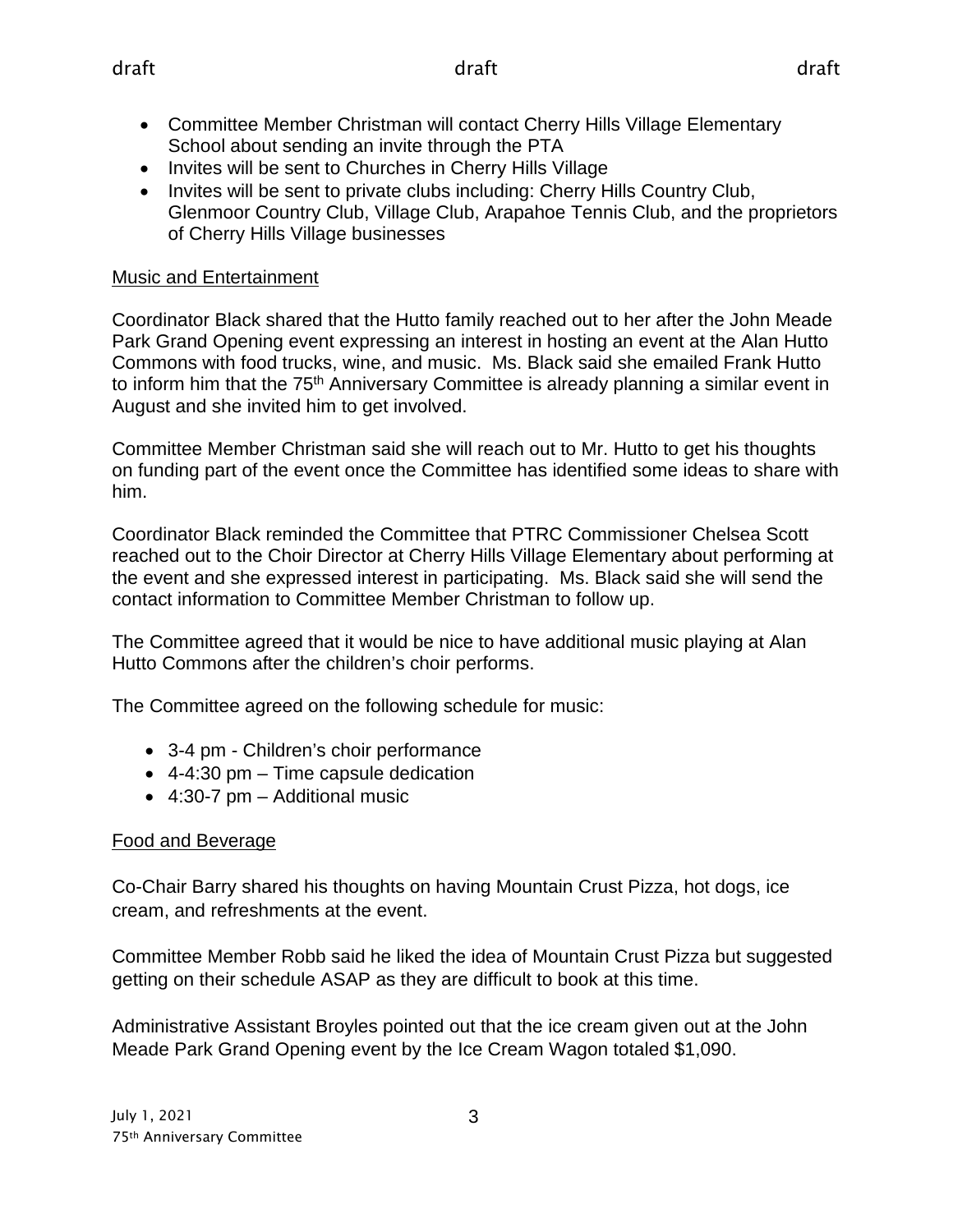The Committee discussed options to reduce the cost of ice cream including purchasing ice cream from Costco to hand out at the event. Staff will also look into the cost of Kona Ice as they have recently been used for other events in the Park.

Co-Chair Barry will work with Committee Member Robb on getting prices and commitments for the food.

The Committee discussed the idea of asking the Hutto family to donate towards the event.

Director Sager confirmed that alcohol can only be served in the parking lot and signage will be posted for "No Alcohol Beyond This Point" to protect the City. Director Sager further explained that a special event liquor permit is required for the event. She specified that the permit requires anyone who donates alcohol must have a distribution license. She said people can donate money and the City can use the money to purchase the alcohol.

Committee Member Christman suggested going with kegs of beer and kegs of cider as opposed to wine to reduce the cost.

Co-Chair Barry will provide Committee Member Christman with an estimated cost to subsidize the beverage corral that she can present to Mr. Hutto.

The Committee agreed to position the bar on the patio outside of City Hall instead of renting a large tent. There will be an area roped off in the parking lot with tables and umbrellas to serve as the bar corral. The City also has two canopies that can be used for shade.

Coordinator Black noted that in case of rain City Hall will be open and the bar could be moved inside for shelter.

Committee Member Tisdale suggested contacting Apple Jack's liquor store to ask if they would donate some of the alcohol beverages if Mr. Hutto decides not to sponsor the wine and beer.

### Time Capsule Dedication

Committee Member Wyman will work with Director Sager to order the vault. Ms. Wyman will also work on collecting the items for the time capsule.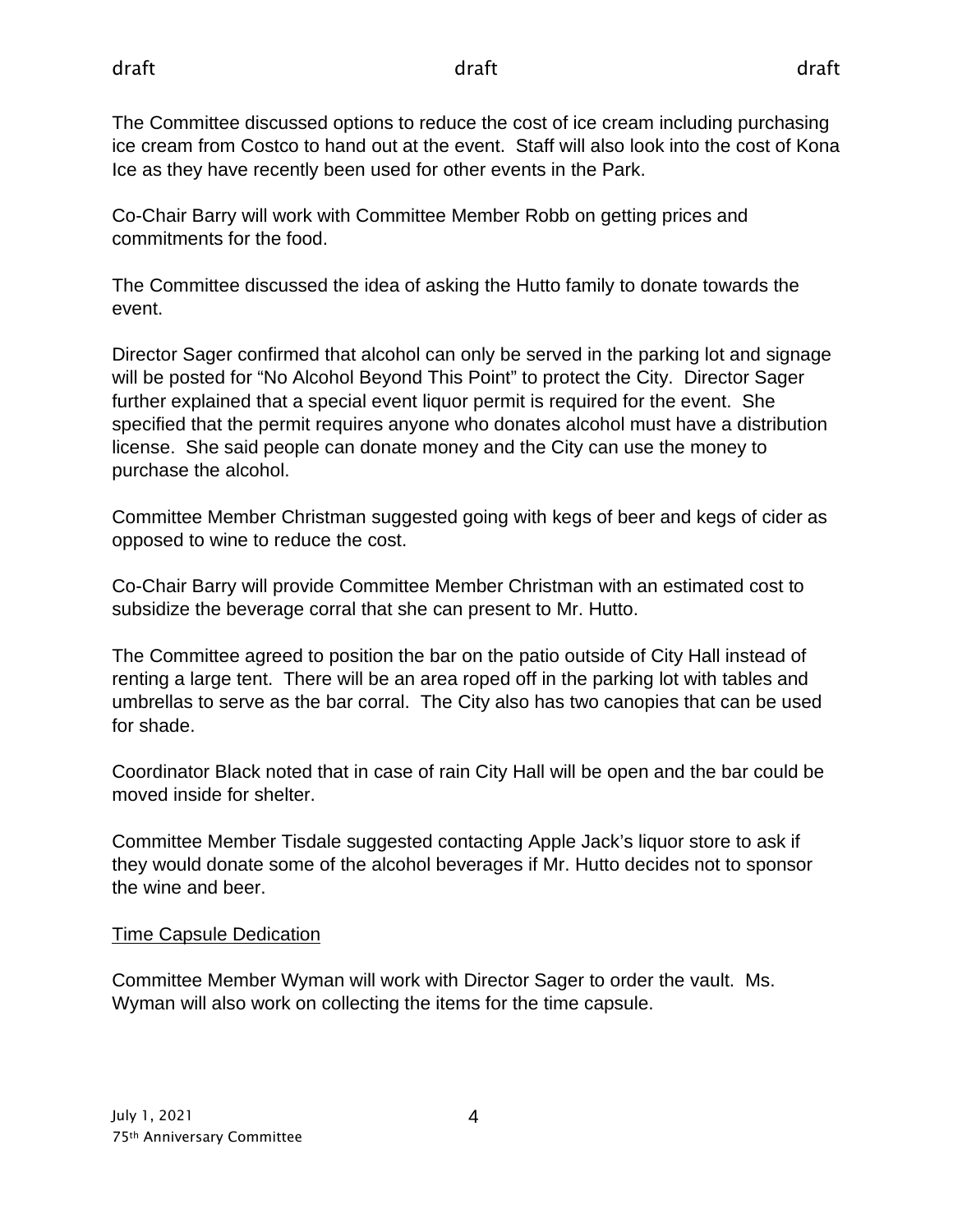Director Sager noted that the Committee will need to get City Council approval to install the vault in City Hall. She suggested that someone from the Committee present the idea to Council at their July 20<sup>th</sup> meeting.

Director Sager stated the vault will need to be ordered through the City in order to be tax-exempt.

The Committee agreed on the following outline for the dedication ceremony:

- Committee Member Tisdale will be the MC and will introduce Mayor Stewart
- Mayor Stewart will speak at the dedication
- All former Mayors in attendance will be introduced and acknowledged
- Council Members will be introduced and acknowledged
- Co-Chair Barry and/or Co-Chair Maniatis will talk about the work of the  $75<sup>th</sup>$ Anniversary Committee and acknowledge members of the Committee
- Committee Member Tisdale will introduce the Police Chief and Fire Chief
- Announcement on what items are in the time capsule

The City will use its sound system including a microphone and speaker for the dedication.

Committee Member Tisdale will create an outline of the dedication to circulate to Committee Members for comments.

### Event Program and Signage

Co-Chair Maniatis will work on signage for the event.

## Event Décor and Setup

Co-Chair Barry will work with Co-Chair Maniatis and Committee Member Robb on the décor and setup.

Co-Chair Barry and Committee Member Tisdale will walk the park to create a master layout on where everything will be stationed. Co-Chair Barry will also create a list of items to be rented and a list of supplies.

## Parking

The Committee discussed parking and the need for traffic control at the event. Director Sager noted that Meade Lane was coned off to through traffic during the John Meade Park Grand Opening event and there were no issues with parking or traffic control.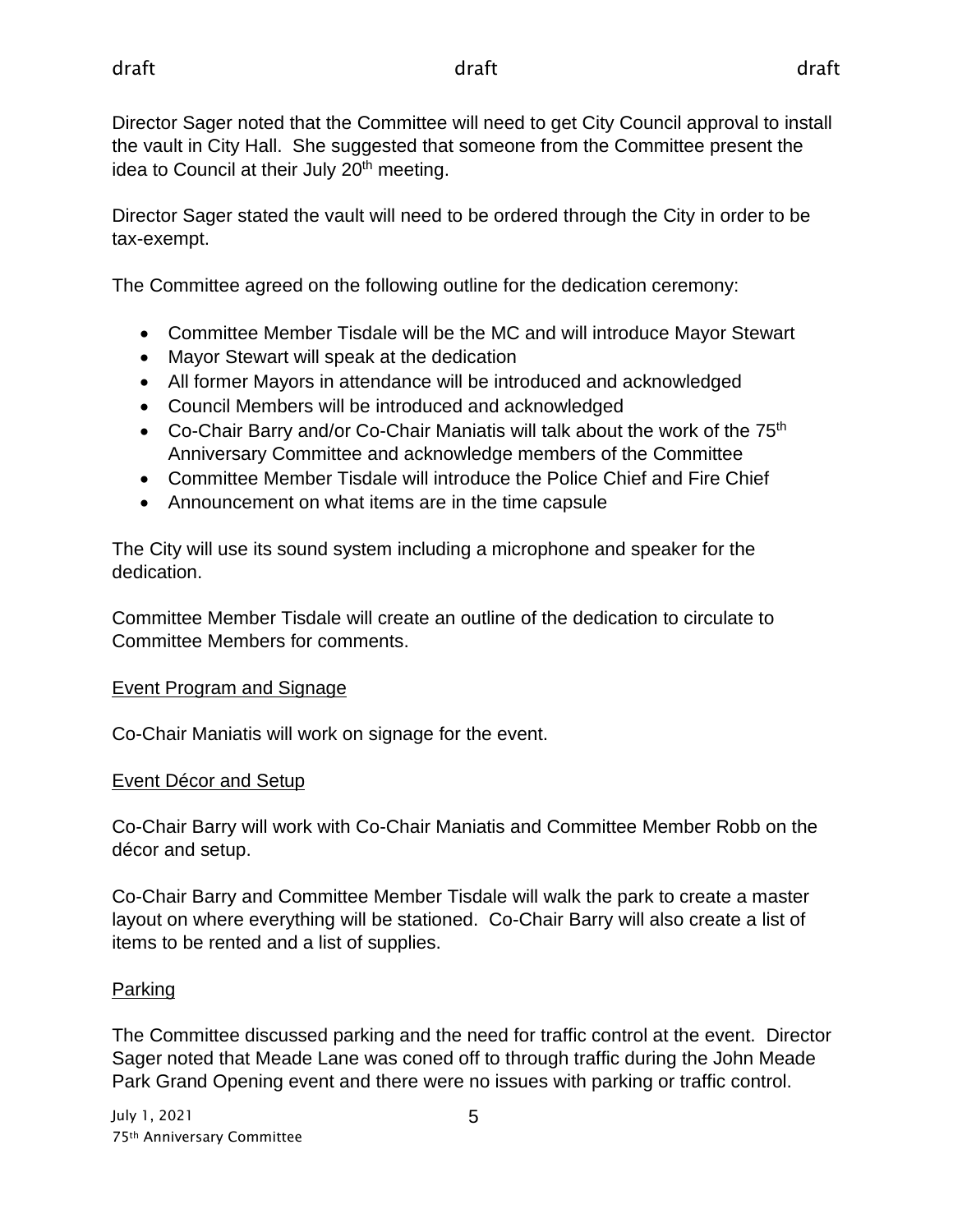## b. Date for Next Meeting

The next meeting is scheduled for Wednesday, July 14<sup>th</sup> at 9:00 a.m. The meeting will be held electronically.

## **ADJOURNMENT**

The meeting adjourned at 10:25 a.m.

\_\_\_\_\_\_\_\_\_\_\_\_\_\_\_\_\_\_\_\_\_\_\_\_\_\_\_\_\_\_\_\_\_\_\_\_\_ Committee Co-Chair Name: \_\_\_\_\_\_\_\_\_\_\_\_\_\_\_\_\_\_\_\_\_\_\_\_\_\_\_\_\_\_\_

\_\_\_\_\_\_\_\_\_\_\_\_\_\_\_\_\_\_\_\_\_\_\_\_\_\_\_\_\_\_\_\_\_\_\_\_\_ Jessica Sager, Director of Finance

\_\_\_\_\_\_\_\_\_\_\_\_\_\_\_\_\_\_\_\_\_\_\_\_\_\_\_\_\_\_\_\_\_\_\_\_\_ Pamela Broyles, Administrative Assistant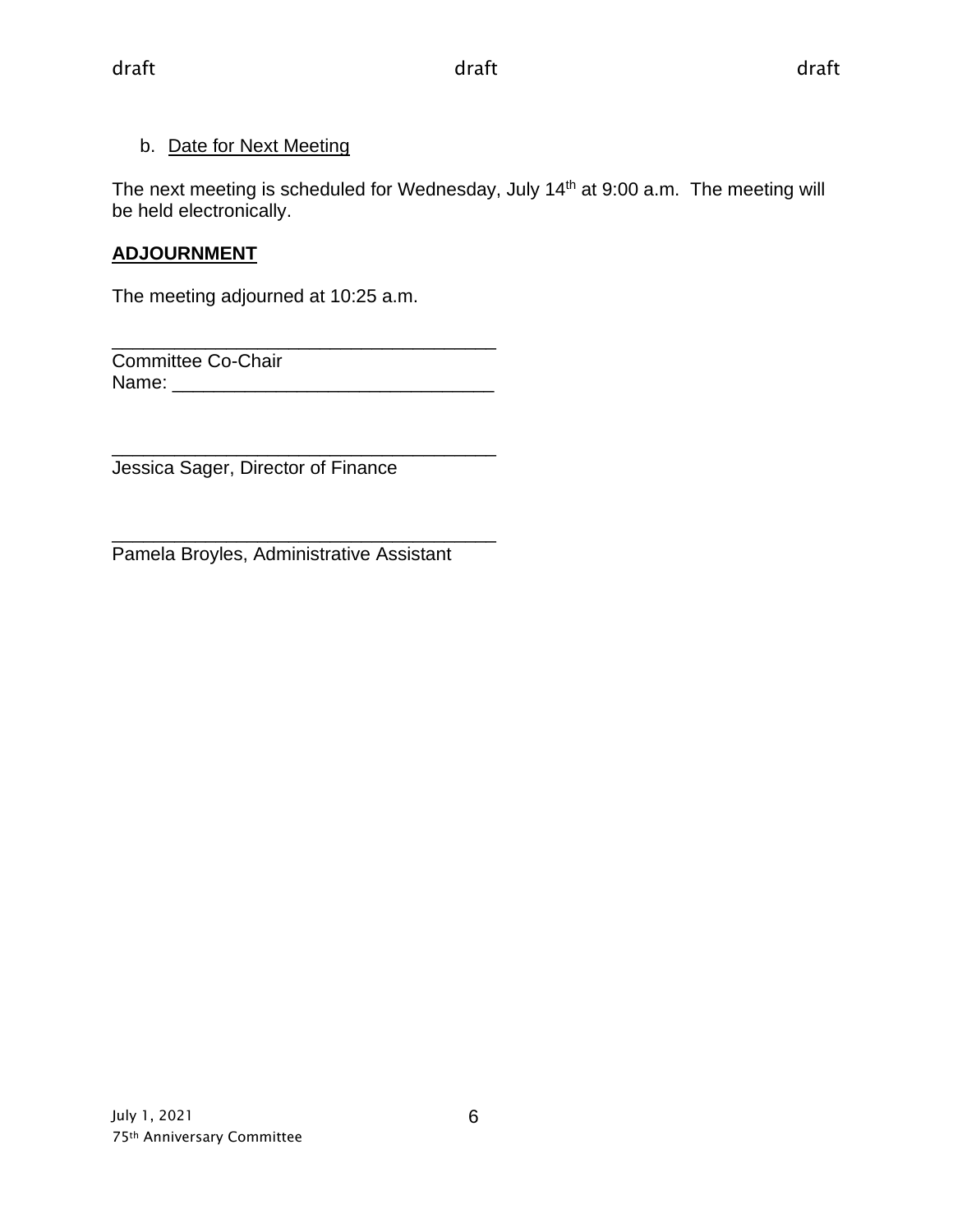

### **CHERRY HILLS VILLAGE COLORADO**

2450 E. Quincy Avenue City Hall Cherry Hills Village, CO 80113 Telephone 303-789-2541 www.cherryhillsvillage.com FAX 303-761-9386

ITEM: 6a

#### **MEMORANDUM**

# **TO:** MEMBERS OF THE 75TH ANNIVERSARY COMMITTEE

#### **FROM:** EMILY BLACK, PARKS AND RECREATION COORDINATOR JESSICA SAGER, DIRECTOR OF FINANCE & ADMINISTRATION

### **SUBJECT:** 75TH + 1 ANNIVERSARY CELEBRATION

**DATE:** JULY 14, 2021

#### **ISSUE**

Planning for a  $75<sup>th</sup> + 1$  Anniversary celebration.

#### **DISCUSSION**

#### *Budget and Tasks*

During the meeting, the Committee members should continue planning the  $75<sup>th</sup> + 1$  Anniversary event, along with determining who will be responsible for each aspect of the event. Staff has combined the budget and the task list shared by Co-Chair Barry at the last meeting into a shared spreadsheet that can be viewed by all Committee members; the link has been shared via email. The Committee has a total of \$13,500.00 to spend on the photo exhibit and the  $75<sup>th</sup>$  celebration. During the meeting, members should provide updates on their tasks and responsibilities.

#### *Event RSVP & Save the Date*

Per direction from the Committee at the last meeting, staff has created an RSVP page on the City's website. The RSVP information was included in the Village Crier article that is running in the July issue as well. If the Committee would like to try to use the RSVPs for an approximate headcount, staff suggests advertising a cutoff date for RSVPs (even if not actually enforced) to encourage signups far enough in advance of the event. Staff also created a Save the Date and began publicizing the event on the City website, Facebook, and Nextdoor.

#### *Event Layout*

For the special event liquor permit, the exact location where alcohol will be served and consumed must be included on a diagram. Staff has created an initial layout based on the park visit with Co-Chair Barry and Committee Member Tisdale **(Exhibit A)**. The last day to submit for the permit is Thursday, July 29<sup>th</sup>. The Committee should be aware that after that date, the location where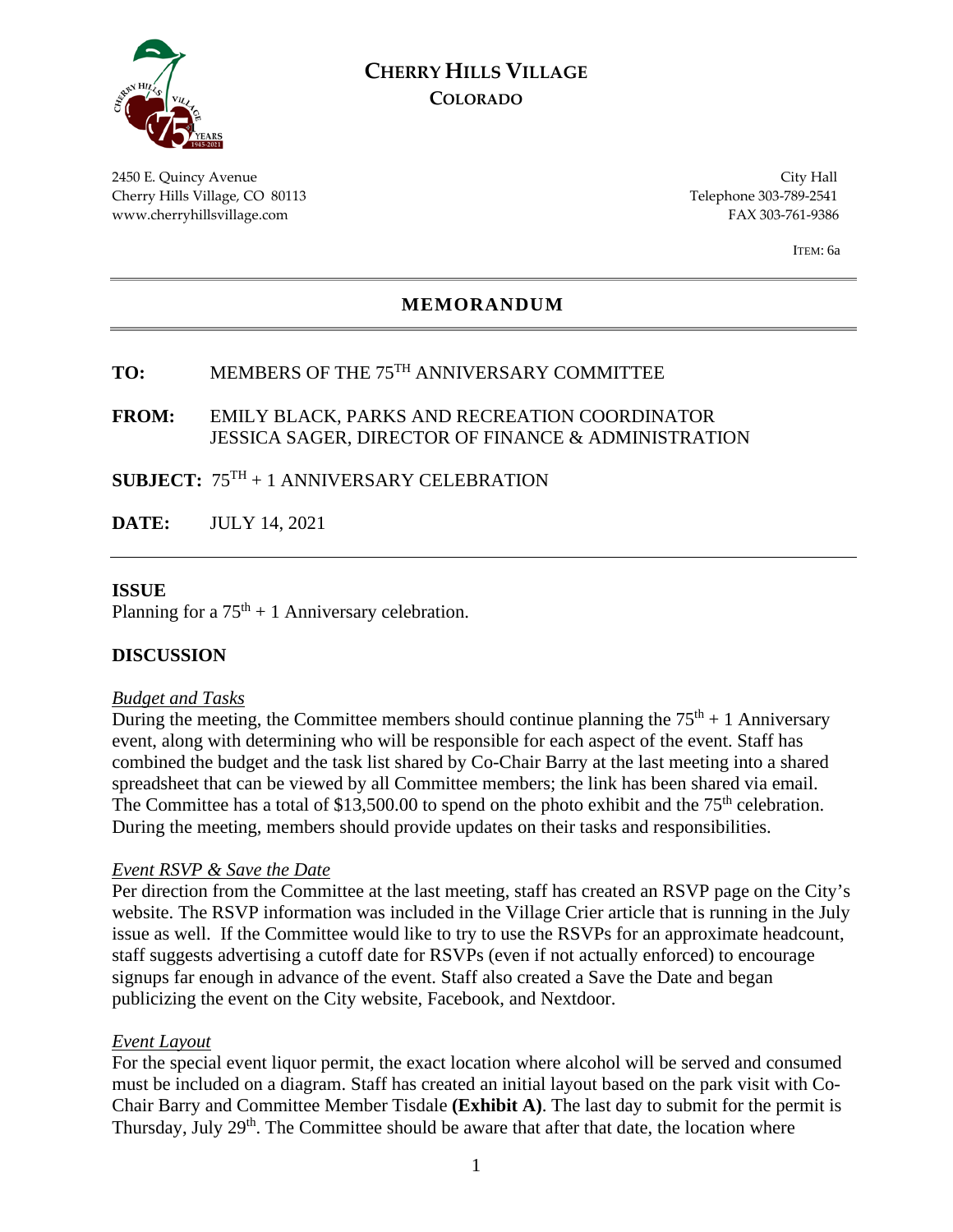# **CHERRY HILLS VILLAGE COLORADO**

alcohol is served cannot be changed. An alternate rain location can be included in the original permit application in case of inclement weather. The Committee should confirm the location where alcohol will be served.

#### *Time Capsule*

Committee Member Wyman confirmed time capsule sizes and pricing. Based on feedback from Committee Members over email, staff has ordered the medium size capsule. It should arrive in time to be ready for the event. A list of items to include in the time capsule is included as **Exhibit B** – the original list was provided by Committee Member Wyman, and staff has added additional suggestions for items. The Committee should provide feedback on this list.

City Council was provided an update of all  $75<sup>th</sup> + 1$  related anniversary events, including the time capsule, at their regular meeting on June  $15<sup>th</sup>$ . Staff answered various questions that were posed during the report, but did not receive approval on the location for the time capsule. Co-Chair Barry will attend City Council's next meeting on Tuesday, July 20<sup>th</sup> to request permission to display the time capsule in City Hall.

#### *Action Items*

- 1) Finish assigning tasks in the Event spreadsheet
- 2) Provide updates or next steps on vendors and pricing
- 3) Decide on a due date for RSVPs (if desired)
- 4) Confirm the layout for the special event liquor permit
- 5) Review and provide feedback on list of time capsule items

### **ATTACHMENTS**

Exhibit A: Diagram: Layout of event for liquor permit

Exhibit B: Time Capsule List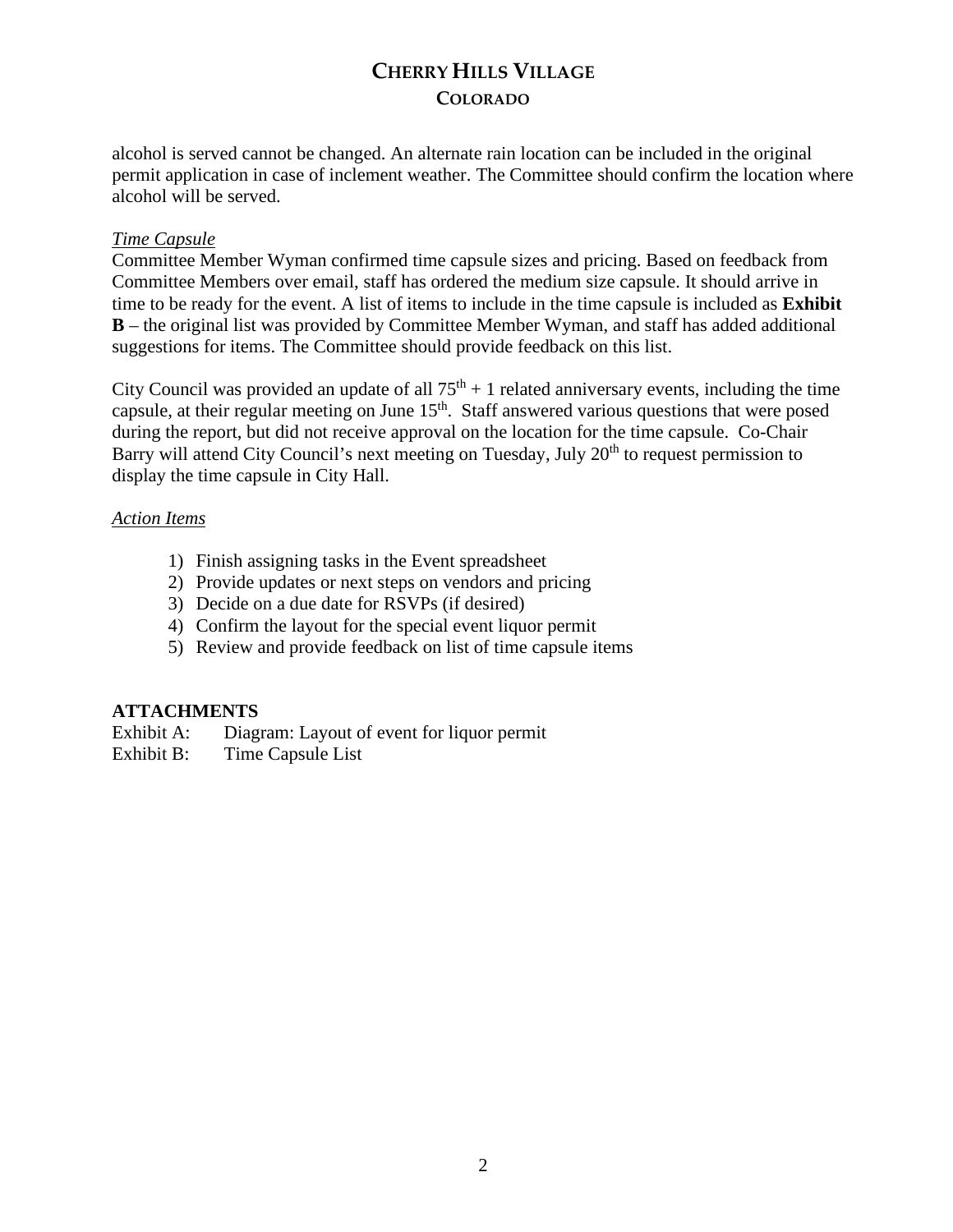

- 1. Wine corral—This area will be roped off with signs posted advising there is no alcohol permitted outside the roped area (the entrance will be in the parking lot and the exit will be towards the park)
- 2. Musical area—There will be musical performances in this area and possibly an ice cream truck
- 3. Main event—This is the primary location for the event, to include the time capsule dedication
- 4. Raptor exhibition—The Cherry Hills Land Preserve raptor exhibition will be held under the shelter near the equestrian arena
- 5. Alternate location for wine corral due to rain—This area will be roped off with signs posted advising there is not alcohol permitted outside the roped area (the entrance will be through the City Hall doors and the exit will be along the patio)

Exhibit A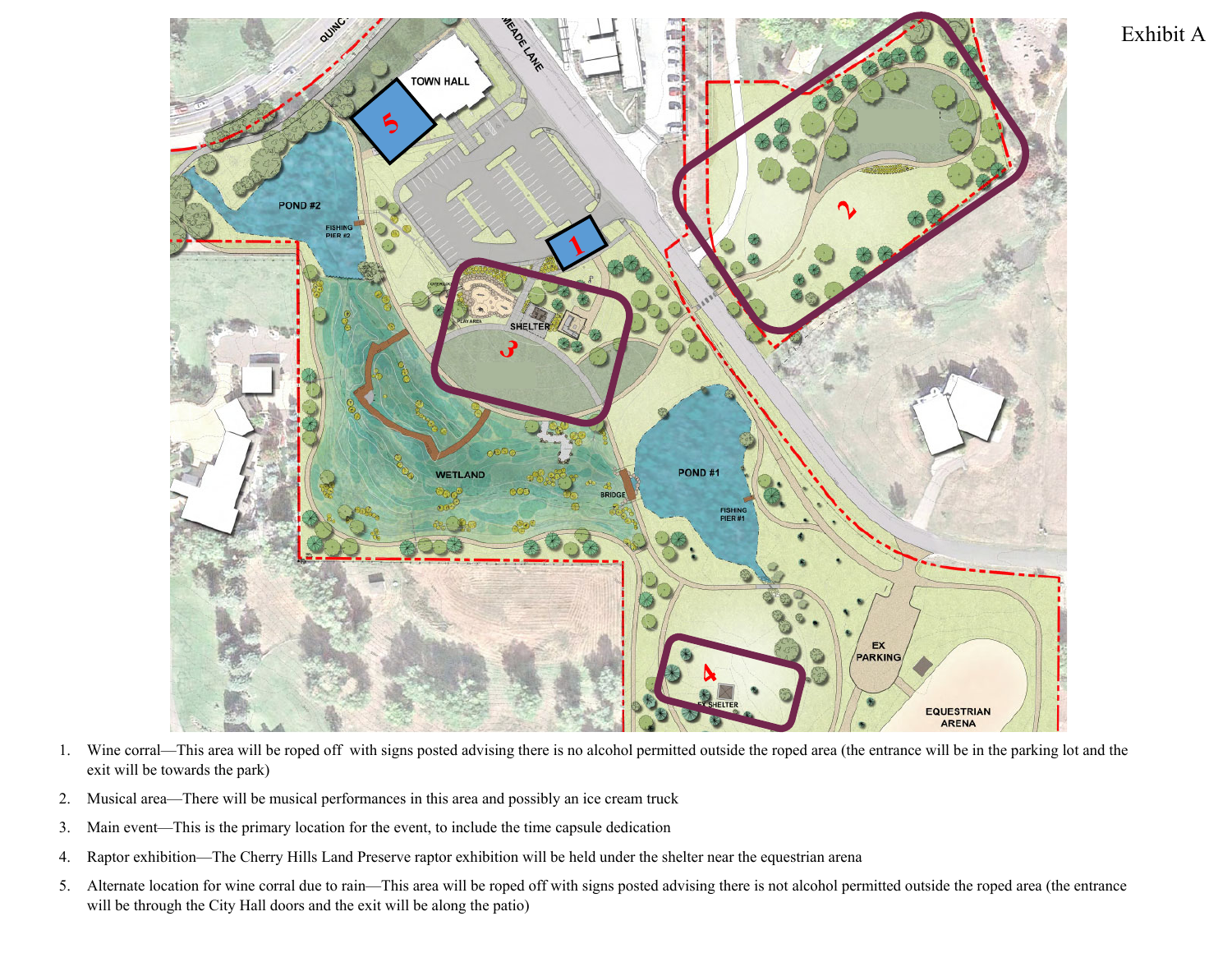### **Time Capsule Contents**

- Cellular telephone
- Flash drive
- Recipes for current cocktails
- Salsa labels
- Current price for an Epic Pass
- Cost for a gallon of gasoline
- Logo of Twitter and Facebook
- Logo for Uber/Lyft
- Logos for Schools in CHV CHV Elementary, Kent Denver, St. Mary's West Middle School
- Photos of cars prevalent in CHV
- Coronavirus information including lock down information and resistance to extended lock downs
- Face masks
- Toilet paper
- Social distancing information
- June 2020 protests
- Villager Newspaper
- Village Crier
- Wall Street Journal
- Cash \$1, \$5, \$10, \$20 bills
- High on Country book
- CHV Trail Map
- High Line Canal Trail Map
- Videos on flash drive: Mayor's Competition for Student-Produced Videos celebrating the beauty, history, legacy and value of the High Line Canal Trail.